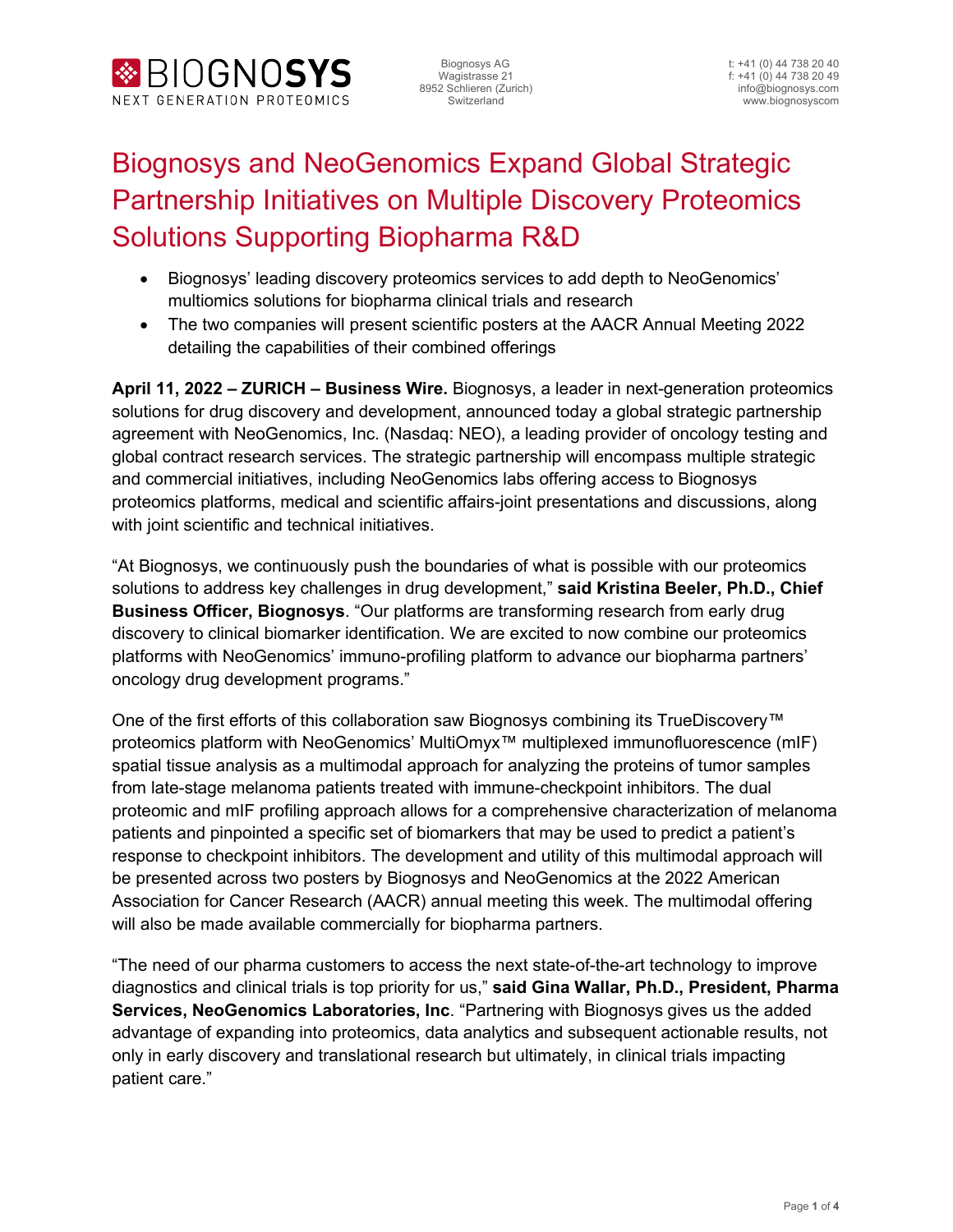

# AACR Posters

#### **[Abstract 3923:](https://www.abstractsonline.com/pp8/#!/10517/presentation/12431) Ubiquitin ligases implicated as predictive biomarkers for poor outcome to immunotherapy in melanoma patients**

In this poster presented by Biognosys on April 13, unbiased proteomic profiling with TrueDiscovery was used to characterize melanoma patients and their responses to PD1 targeted immunotherapy. The profiling was able to identify a set of 103 proteomic biomarkers associated with ubiquitination pathways that correlate with treatment outcomes. The results were cross analyzed with the spatial tissue analysis performed via the MultiOmyx platform. These findings need to be further confirmed in orthogonal cohorts, nevertheless the data point to the possibility of more precise targeting of melanoma patients for immunotherapy.

### **[Abstract 1267:](https://www.abstractsonline.com/pp8/#!/10517/presentation/12683) Dual approach using unbiased proteomics and multiplexed immunofluorescence for the detection of markers predictive for immunotherapy in melanoma patients**

Despite clinical advances, durable responses to immune checkpoint inhibitors are not observed in 40-60% of melanoma patients, and current biomarkers do not clearly distinguish responders. In this study presented by NeoGenomics today, a dual proteomic and mIF profiling approach was able to comprehensively characterize melanoma patients and successfully stratify nonresponders from responders based on a set of selected protein biomarkers.

To see Biognosys' full presence at the AACR 2022 annual meeting, please refer to this [press](https://www.businesswire.com/news/home/20220331005060/en)  [release](https://www.businesswire.com/news/home/20220331005060/en) or visit [biognosys.com/aacr22.](https://biognosys.com/aacr22)

# About TrueDiscovery™

The Biognosys TrueDiscovery platform offers integrated proteomics solutions across the entire drug development pipeline.

TrueDiscovery is powered by Hyper Reaction Monitoring (HRM) mass spectrometry, an advanced Data Independent Acquisition (DIA)-based protein quantification technology coinvented and patented by Biognosys.

TrueDiscovery is the only platform that searches the complete proteome to quantify thousands of the most relevant proteins, including an unlimited number of proteoforms. The platform enables the deepest unbiased profiling of tissue and biofluids proteomes with unbeatable specificity on a large scale. The generated data are highly reproducible and easily transferrable to clinical assays. Studies can be performed in a GLP certified and GCP compliant environment. For more information, visit [truediscovery.bio.](http://truediscovery.bio/)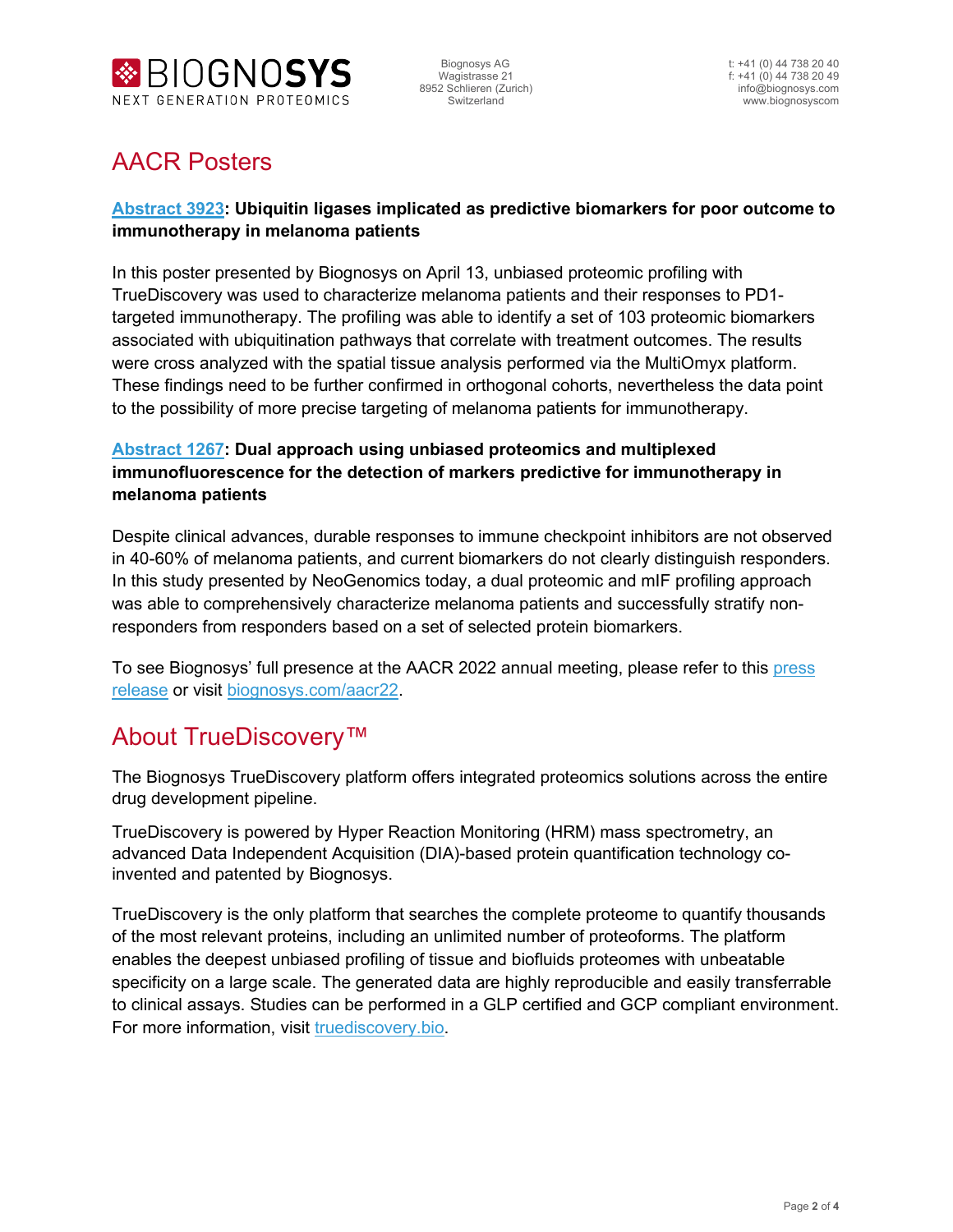

# About Biognosys

At Biognosys, we believe that deep proteome insights hold the key to breakthrough discoveries that can dramatically improve human health. We enable life science researchers and drug hunters to look at the proteome from every angle with our versatile portfolio of proprietary nextgeneration proteomics services, software, and kits, including the TrueDiscovery™, TrueTarget™, and TrueSignature™ platforms and flagship software Spectronaut™. These solutions provide a multi-dimensional view of protein expression, function, and structure in all biological species and sample types. Biognosys' unique, patented technologies utilize highresolution mass spectrometry to quantify thousands of proteins across thousands of samples with industry-leading precision, depth, and throughput. Through advanced data analytics, Biognosys translates data into actionable insights for R&D and clinical research. For more information, visit [biognosys.com.](https://biognosys.com/)

### About NeoGenomics, Inc.

NeoGenomics, Inc. specializes in cancer genetics testing and information services. The Company provides one of the most comprehensive oncology-focused testing menus in the world for physicians to help them diagnose and treat cancer. The Company's Pharma Services Division serves pharmaceutical clients in clinical trials and drug development.

Headquartered in Fort Myers, FL, NeoGenomics operates CAP accredited and CLIA certified laboratories in Fort Myers and Tampa, Florida; Aliso Viejo, Carlsbad, Fresno and San Diego, California; Houston, Arizona, Texas; Atlanta, Georgia; Nashville, Tennessee; and CAP accredited laboratories in Rolle, Switzerland, and Singapore. NeoGenomics serves the needs of pathologists, oncologists, academic centers, hospital systems, pharmaceutical firms, integrated service delivery networks, and managed care organizations throughout the United States, and pharmaceutical firms in Europe and Asia. For additional information about NeoGenomics, visit [neogenomics.com.](https://neogenomics.com/)

### Media Contact Biognosys

#### **Yves Serroen**

Head of Marketing and Communications Phone +41 (0) 79 571 09 21 [yves.serroen@biognosys.com](mailto:mailtoyves.serroen@biognosys.com)